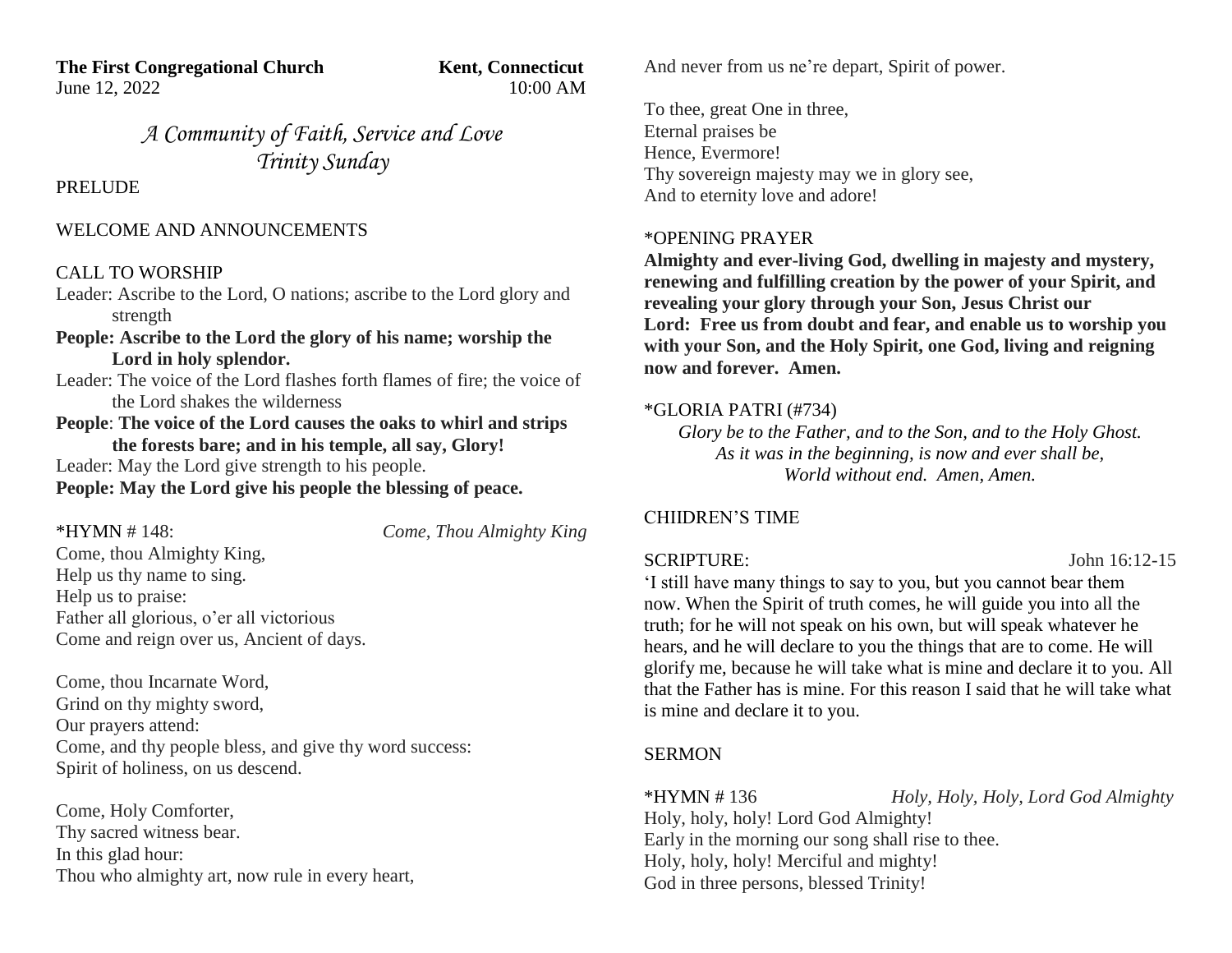Holy, holy, holy! All the saints adore thee, Casting down their golden crowns around the glassy sea: Cherubim and seraphim falling down before thee, Which wert and art, and evermore shalt be.

Holy, holy, holy! Through the darkness hide thee, Though the eye made blind by sin thy glory may not see, Only thou art holy; there is none beside thee, Perfect in power, in love and purity.

Holy, holy, holy! Lord God Almighty! All thy works shall praise they name, in earth, and sky, and sea; Holy, holy, holy! Merciful and mighty! God in three persons, blessed Trinity!

PRAYER CONCERNS, PASTORAL PRAYER, LORD'S PRAYER

**Our Father, who art in heaven, hallowed be thy name. Thy kingdom come, thy will be done, on earth as it is in heaven. Give us this day our daily bread, and forgive us our trespasses as we forgive those who trespass against us. And lead us not into temptation, but deliver us from evil. For thine is the kingdom and the power, and the glory forever. Amen.**

### **OFFERING**

Invitation Doxology (#34)  *Praise God, from whom all blessings flow; praise him, all Creatures here below. Praise him above, ye heavenly host: Praise Father, Son, and Holy Ghost. Amen.*

\*HYMN #142 *Sing Praise to the Father*

Sing praise to the Father, Creator and King, Whose mercy has taught us a new song to sing; Who made us, and loved us tho' rebels and lost, And planned our redemption at infinite cost. Bless the Lord, bless the Lord, bless the Lord, O my soul, for the grace that redeems, for the love that makes whole; O come and adore him his glories proclaim,

And worship before him the lord is his name!

Sing praise to the Savior, Redeemer and Friend, For grace past all telling, for love without end; Who stripped off his glory, put on mortal sin, And died in our stead, full atonement to win. Bless the Lord, bless the Lord, bless the Lord, O my soul, for the grace that redeems, for the love that makes whole; O come and adore him his glories proclaim, And worship before him the lord is his name!

Sing praise to the Spirit, the gift of God's love, Who quickens out our hearts with new life from above, Who woos us, subdues us, and seals us his own. And faultless presents us before the White Throne Bless the Lord, bless the Lord, bless the Lord, O my soul, for the grace that redeems, for the love that makes whole; O come and adore him his glories proclaim, And worship before him the lord is his name!

Sing praise to the Father, sing praise to the Son, Sing praise to the Spirit, great God Three in One; The God of salvation, of glory, of grace, Who wrought our redemption my soul, sing his praise! Bless the Lord, bless the Lord, bless the Lord, O my soul, for the grace that redeems, for the love that makes whole; O come and adore him his glories proclaim, And worship before him the lord is his name!

\_\_\_\_\_\_\_\_\_\_\_\_\_\_\_\_\_\_\_\_\_\_\_\_\_\_\_\_\_\_\_\_\_\_\_\_\_\_\_\_\_\_\_\_\_\_\_\_\_\_\_\_\_\_\_

# **BENEDICTION**

# POSTLUDE:

Ministers: Community of Faith Pastor: The Rev. John David Heeckt Organist: John Paul Zurlo Videographer: Bethany Keck Deacon of the Month- Carol Kallstrom